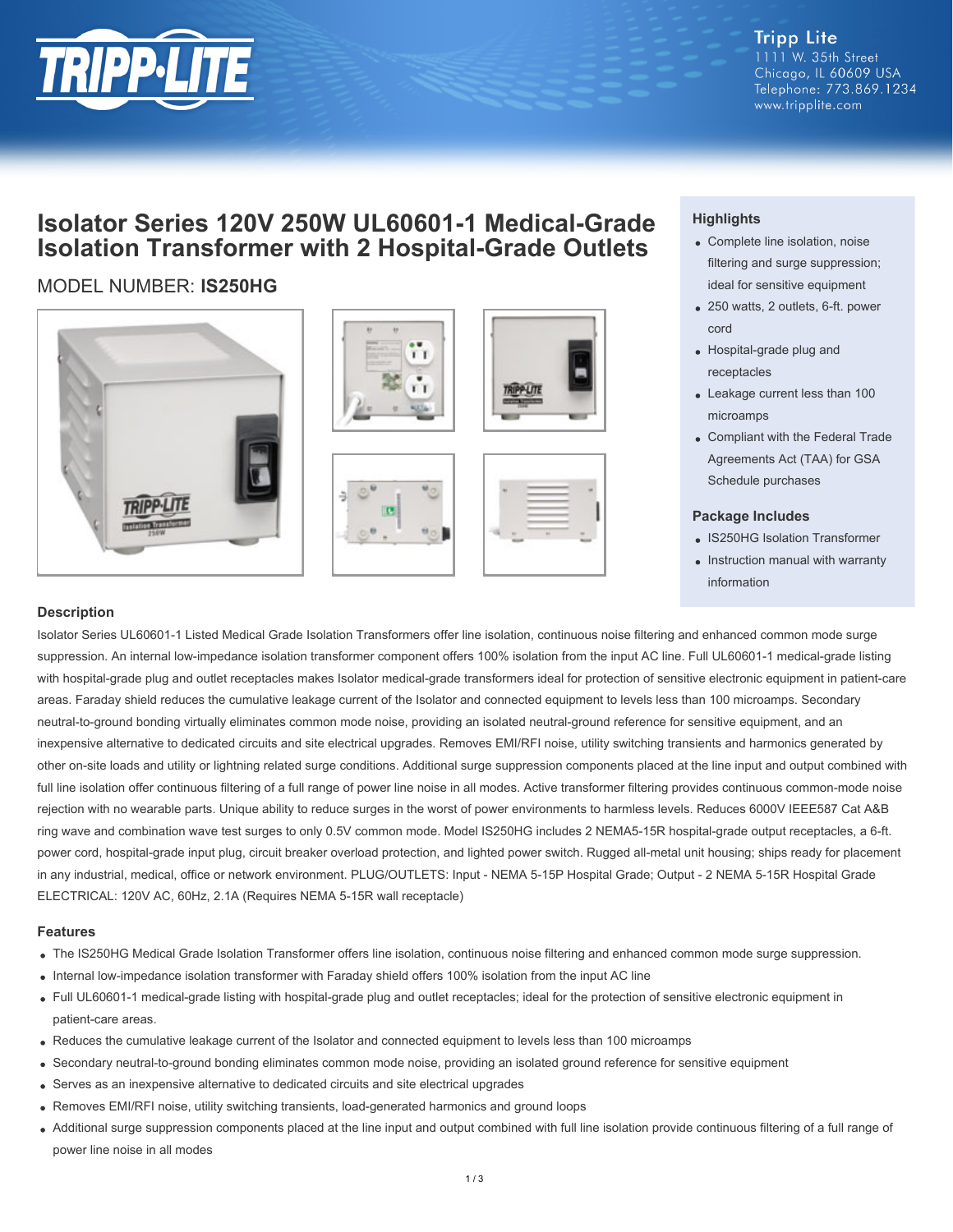

- Active transformer filtering offers continuous common-mode noise rejection with no wearable parts; unique ability to reduce surges in the worst of power environments to harmless levels
- Reduces 6000V IEEE587 Cat A&B ring wave and combination wave test surges to only 0.5V common mode
- Includes 2 widely spaced NEMA 5-15R hospital-grade output receptacles, a 6-ft. power cord, hospital-grade input plug, circuit breaker overload protection and lighted power switch.
- Rugged all-metal unit housing; ships ready for upright tower placement in any industrial, medical, office or network environment

# **Specifications**

| <b>OVERVIEW</b>                           |                                                                           |
|-------------------------------------------|---------------------------------------------------------------------------|
| Efficiency                                | 96%                                                                       |
| Let-through Voltage (Combination<br>Wave) | L-N: 250V L-G: 250V N-G: 0.5V                                             |
| Let-through Voltage (Ring Wave)           | L-N: 20V L-G: 20V N-G: 0.5V                                               |
| Nominal Voltage / Frequency               | 120V/60Hz                                                                 |
| <b>Over Current Protection</b>            | 2A circuit breaker                                                        |
| Shipping Weight                           | 13.80 lbs. / 6.26 kg                                                      |
| Suppression Joule Rating                  | 940 joules                                                                |
| <b>Surge Test Conditions</b>              | Per ANSI/IEEE C62.41 - IEEE587 Cat. A & B test waveforms                  |
| <b>Total Harmonic Distortion</b>          | Less than 1%                                                              |
| VA / Watt Capacity                        | 250                                                                       |
| Transformer Type                          | Medical grade, low impedance transformer-based line isolation transformer |
| <b>OUTPUT</b>                             |                                                                           |
| <b>Output Receptacles</b>                 | $(2)$ 5-15R-HG                                                            |
| Ouput Amp Capacity                        | 2.1                                                                       |
| <b>INPUT</b>                              |                                                                           |
| Input Cord Length (ft.)                   | $\,6\,$                                                                   |
| Input Cord Length (m)                     | 1.83                                                                      |
| Input Plug Type                           | NEMA 5-15P-HG                                                             |
| <b>SURGE / NOISE SUPPRESSION</b>          |                                                                           |
| Noise Suppression Rating                  | 35-65 DB                                                                  |
| <b>ISOLATION</b>                          |                                                                           |
| Leakage Current                           | Less than 100 microamps                                                   |